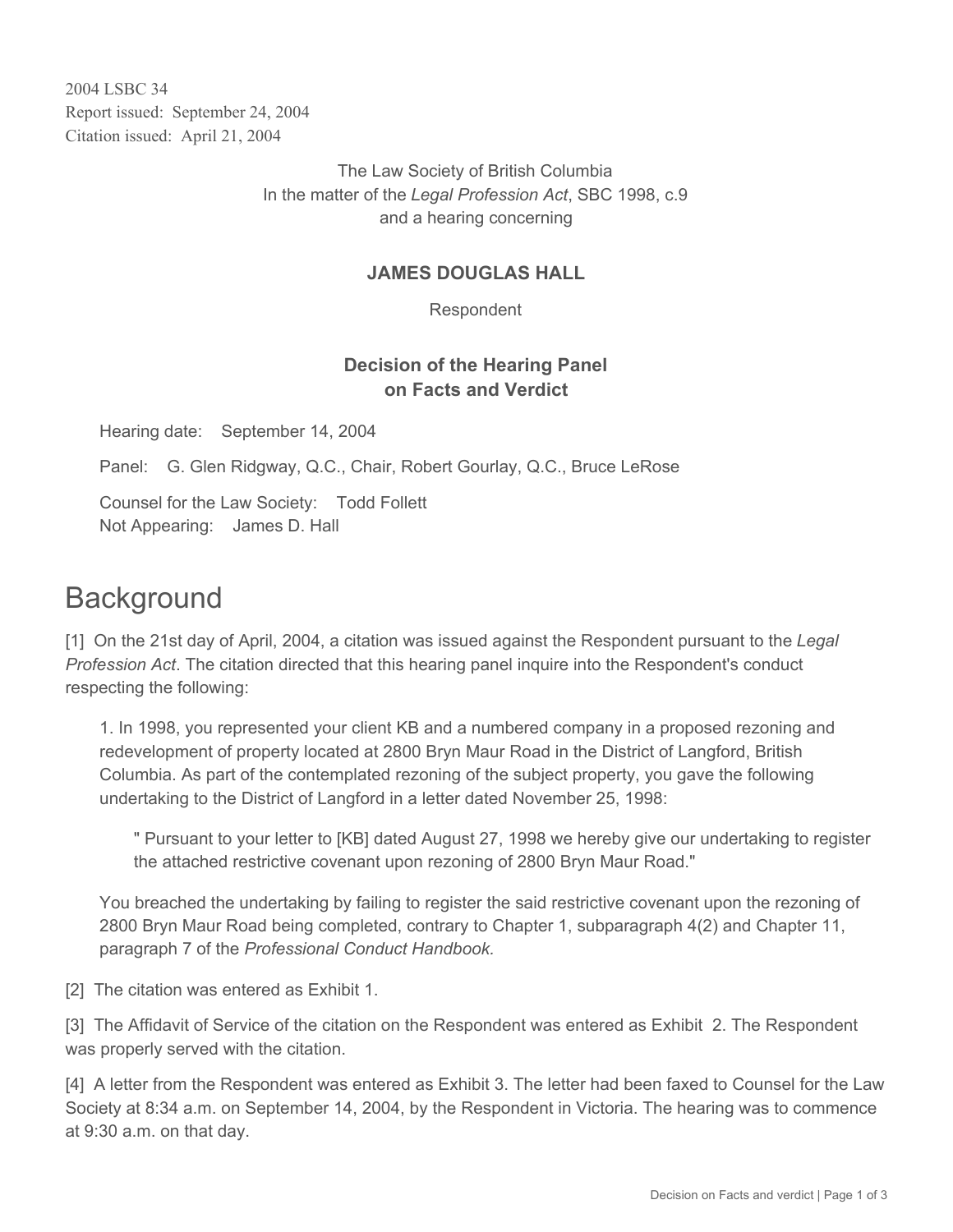[5] The letter from the Respondent stated as follows:

Upon reviewing the materials and reflection of the facts as I recall I now am prepared to admit that I have in fact Breached and [sic] undertaking to the District of Langford. This breach was inadvertent but was a breach nonetheless.

I am unable to attend today hearing but ask that you convey my admission to the panel. As far as the penalty phase is concerned I would prefer to attend at a later date. If that is not possible I rely on the justice of our benchers.

#### **The Evidence**

[6] In addition to the Respondent's letter, the Law Society tendered a book of documents as an Exhibit and the evidence of Robert Buchan, the Chief Planner for the District of Langford, and Howie Caldwell, a staff lawyer with the Law Society.

[7] Mr. Buchan testified that a member of his staff had written to the Respondent's client seeking assurance that the terms and conditions of rezoning would be met. That assurance could be provided in one of three methods, namely:

a) a registered development agreement which prohibits development until the \$40,000.00 is paid to the District and the sidewalk is bonded;

b) a copy of the development agreement and your solicitor's letter of undertaking (stating that they intend to register the covenant upon final reading of the rezoning bylaw); or

c) your letter of credit for the contribution to the pedestrian crossing and the cost of the sidewalk.

This was in a letter dated August 27, 1998.

[8] Mr. Buchan indicated that the District of Langford received a letter from the Respondent, dated November 25, 1998, in which the Respondent stated:

We are solicitors for KB and # B.C. Ltd. who have applied on behalf of the owners for rezoning of the above noted property.

Pursuant to your letter to Mr. B dated August 17, 1998 we hereby give our undertaking to register the attached restrictive covenant upon rezoning of 2800 Bryn Maur Road.

[9] Mr. Buchan testified that he wrote to the Respondent on December 3, 1998, stating that rezoning was complete and calling for registration of the covenant.

[10] The District, having received another application respecting the subject property, and having searched the title, wrote to the Respondent on April 23, 2001, noting that the covenant was not registered.

[11] Mr. Buchan had testified that he had considered a lawyer's undertaking to be " as good as gold," but the District had now altered their policy on accepting a lawyer's undertaking.

[12] The District received no response to that letter and referred the matter to Legal Counsel, who wrote to the Respondent respecting this matter on May 9, 2001; June 27, 2001; and August 23, 2001.

[13] The Respondent did not respond to any of these three letters.